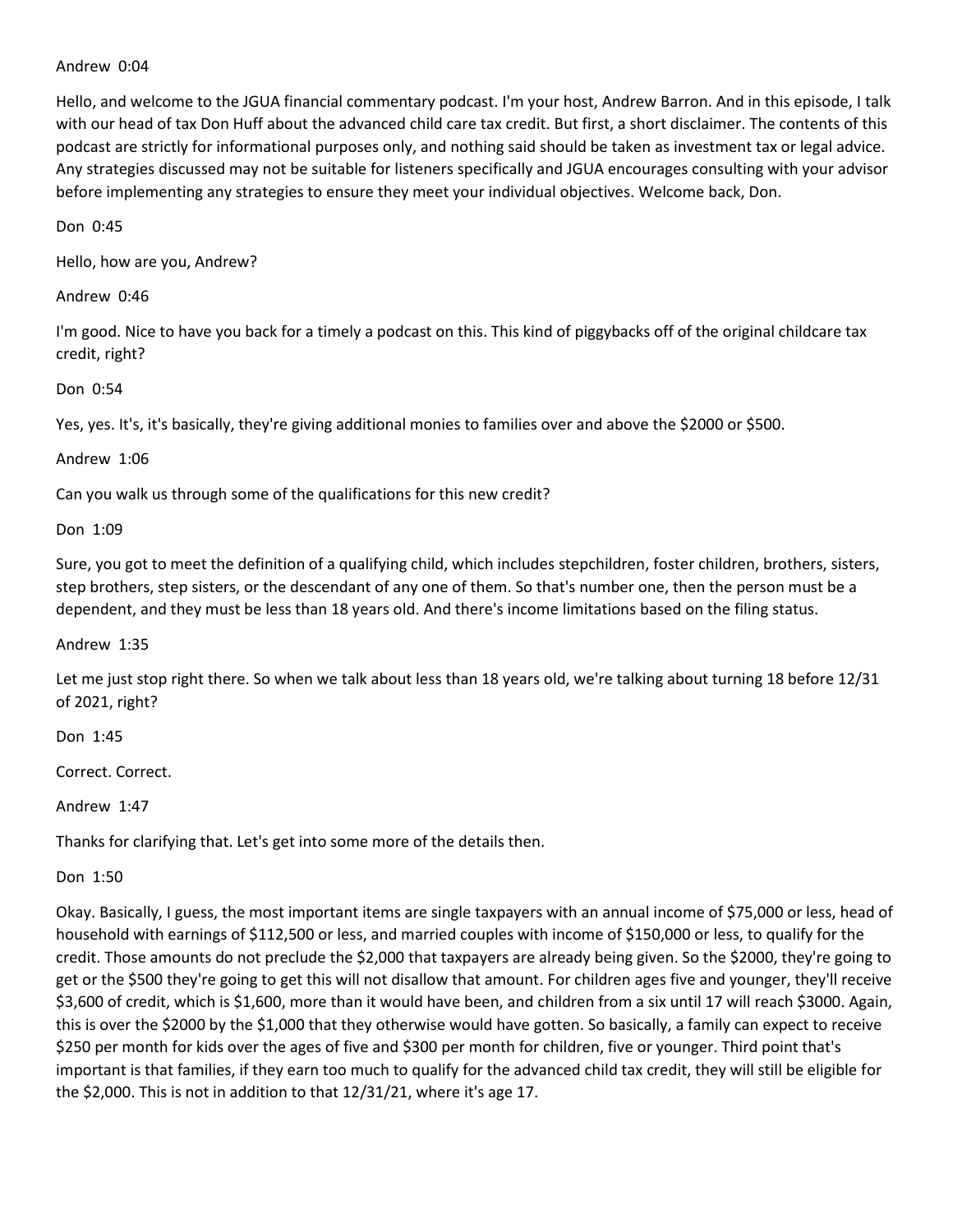## Andrew 3:29

I've heard of people wanting to opt out. Could you talk about why someone would want to do that? And maybe some of the specifics around it.

## Don 3:36

Yeah. So for a lot of reasons, there, there could be a change in circumstances that the taxpayer will not qualify any longer. So the amounts will have to be paid back to the IRS. So a lot of taxpayers don't want to have to pay it back. So the thing is, they can opt out. The reasons for opt out, are maybe they no longer meet the income requirement. They're over those thresholds of 75 for single and 150. For married filing joint, they will not be claiming the child for 2021 is the second item, you know, there could be a situation where there's a divorce, where the taxpayer is only getting the child every other year. So they will not receive credit if the child is on their ex-spouses tax return. The third is the repayment of the advanced child tax credit to the IRS. In effect, if they don't qualify, they will have to pay the whole amount back. That's just a few of the reasons to opt out. There could be other circumstances, but you should definitely talk to your tax advisor to make sure

Andrew 5:01

Please correct me if I'm wrong. But this is a refundable credit and wouldn't affect other federal benefits or like Medicare, Medicaid.

Don 5:07

That is correct. It's in addition to all other credits.

Andrew 5:13

Great. So what's the deadline for the opt out?

Don 5:16

You know, I think there's a misconception. There was a June 15 deadline, to opt out of these payments. For those taxpayers that have already gotten past that deadline, there's still an opportunity for them to opt out for future payments. Basically, all they have to do is go to the IRS website and search for advanced child tax credit, and there will be a screen that will provide directions on how they can do that. The other thing that, you know, if you if you opt out of the advance payment program this year, and you find that you qualify, you'll still be able to claim the full amount when you file your tax return in 2022. So it's not lost. If you opt out and you qualify later, you will still get credit, but it will be delayed till 2022.

Andrew 6:13

I really appreciate you going through this material done especially because it's so new and a lot of people aren't familiar with it yet.

Don 6:19

Yes, it's definitely a tricky area. And taxpayers should definitely talk to their advisors if they have any questions.

Andrew 6:29

Thank you so much, Don, for being part of this.

Don 6:31

Thank you, Andrew.

Andrew 6:32